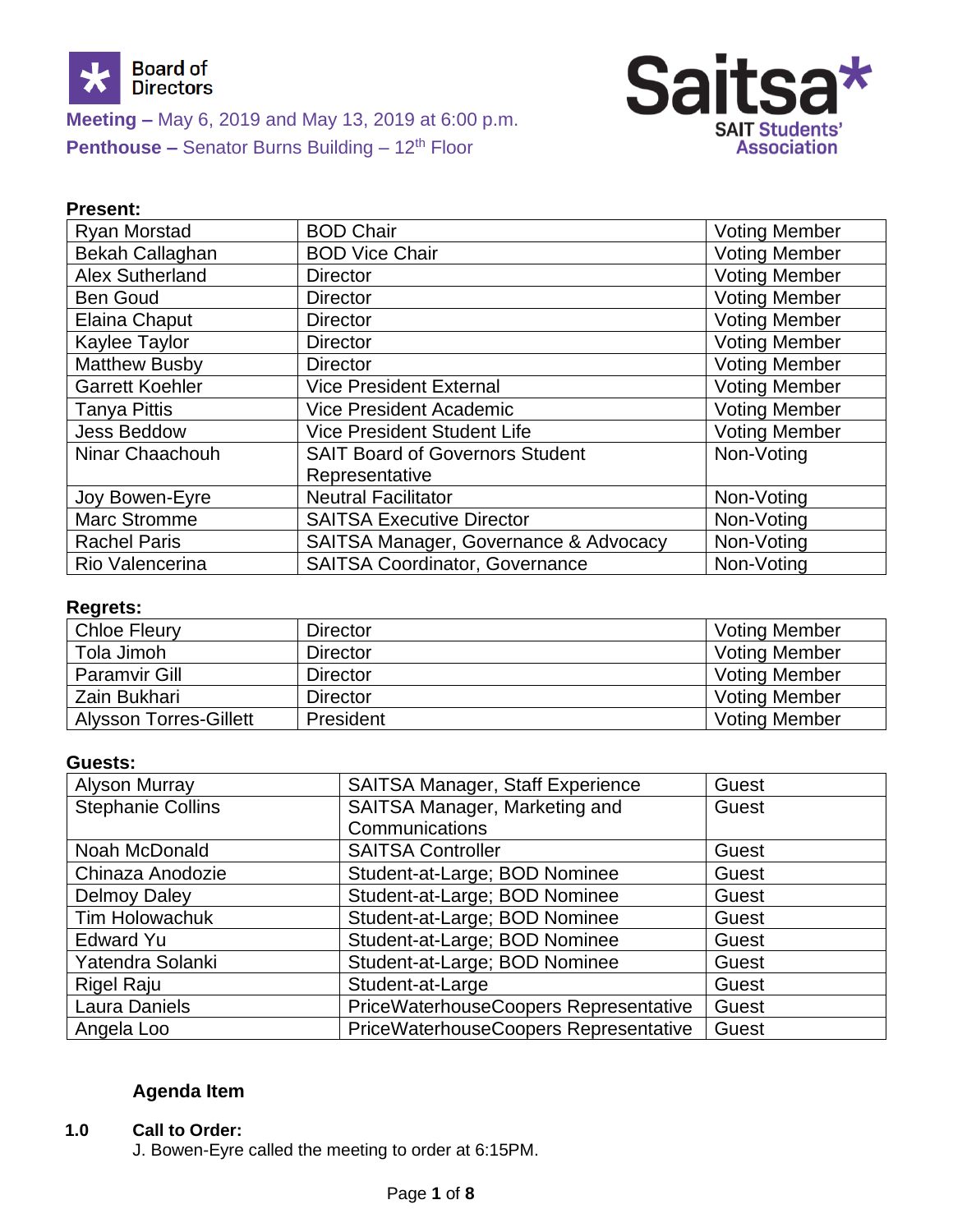



- **2.0 Acknowledgement of Traditional Indigenous Territories:** E. Chaput gave the Acknowledgement of Traditional Indigenous Territories.
- **3.0 Conflict of Interest Check:** J. Bowen-Eyre reminded the Board about Conflict of Interests.
- **4.0 Approval of the Agenda: Motion:** To approve the agenda.

**R. Morstad/M. Busby 8-0-0 Motion Carried**

**5.0 Adoption of Minutes: 5.1 Regular Meeting of the Board from April 1, 2019 Motion:**

To approve the minutes of the Regular Meeting of the Board from April 1, 2019

**T. Pittis/K. Taylor 6-0-2 Motion Carried**

## **6.0 Board of Directors Appointment Process**

B. Callaghan gave the Board an overview of the appointment process and the nominees.

Chinaza Anodozie presented to the Board at 6:22PM.

Delmoy Daley presented to the Board at 6:27PM.

Tola Jimoh joined the meeting at 6:30PM.

Tim Holowachuk presented to the Board at 6:36PM.

Yatendra Solanki presented to the Board at 6:43PM.

Edward Yu presented to the Board at 6:50PM.

### **Motion:**

To move In-Camera with staff at 6:59PM.

**B. Callaghan/J.Beddow 9-0-0 Motion Carried**

G. Koehler left the conference call at 7:00PM.

R. Morstad left the meeting at 7:10PM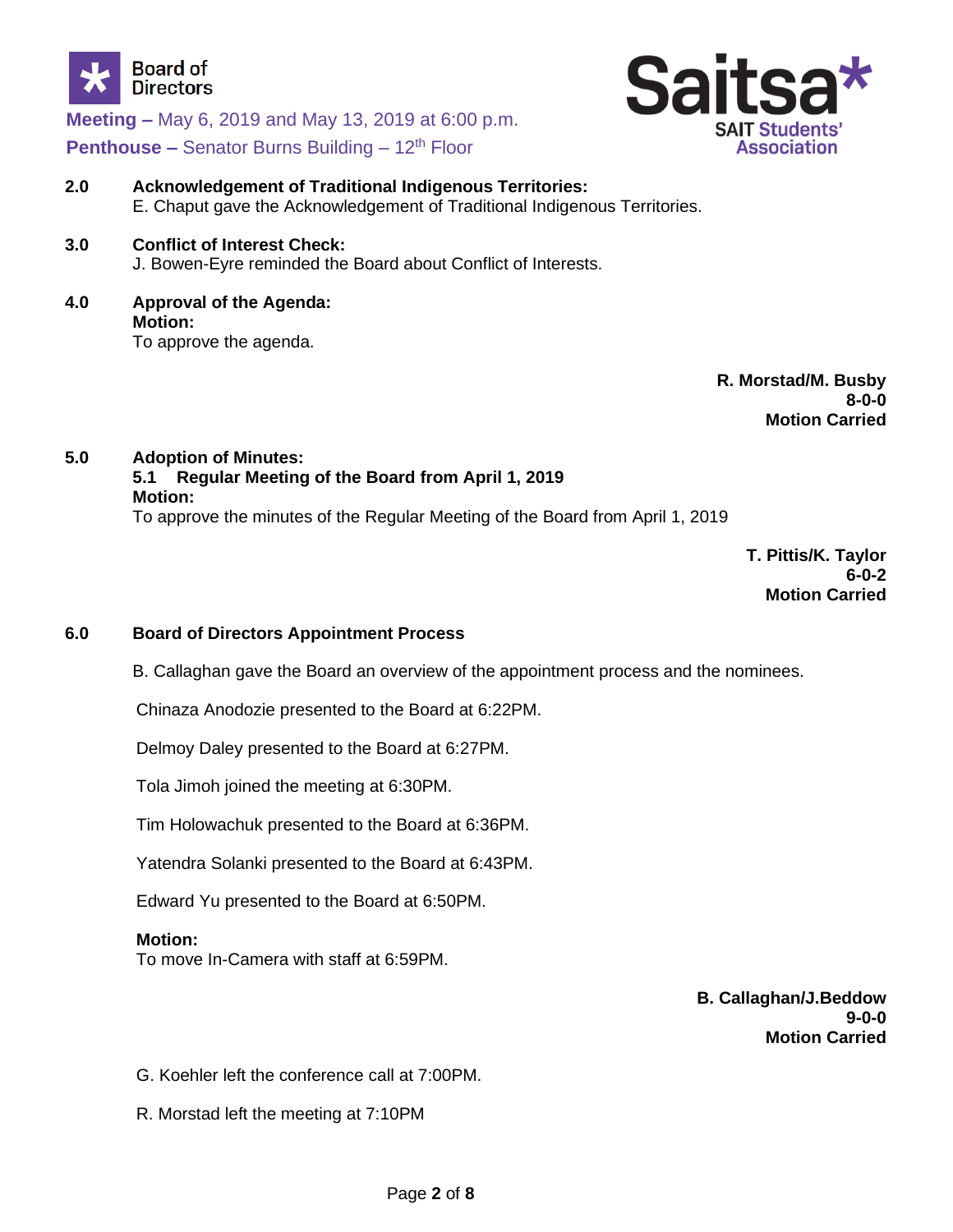



#### **Motion:**

To move Out-of-Camera at 7:15PM.

**R. Morstad/K.Taylor 9-0-0 Motion Carried**

The Board appointed Tim Holowachuk and Delmoy Daley to the Board by secret ballot.

#### **Motion:**

To approve the appointment of Tim Holowachuk and Delmoy Daley to fill the vacancies on the Board of Directors, effective at the June 3, 2019 Regular Meeting.

> **R. Morstad/K.Taylor 8-0-0 Motion Carried**

#### **7.0 Advocacy Resource Presentation**

#### **Motion:**

To move In-Camera at 7:23 without R. Valencerina present.

**T. Pittis/J. Beddow 8-0-0 Motion Carried**

### **Motion:**

To move Out-of-Camera at 7:48PM.

**J. Beddow/K. Taylor 8-0-0 Motion Carried**

R. Valencerina rejoined the meeting at 7:51PM.

### **8.0 Individual Reports:**

- **8.1 President** Nothing to report.
- **8.2 Vice President Academic** Report as submitted.
- **8.3 Vice President External** Report as submitted.
- **8.4 Vice President Student Life** Report as submitted.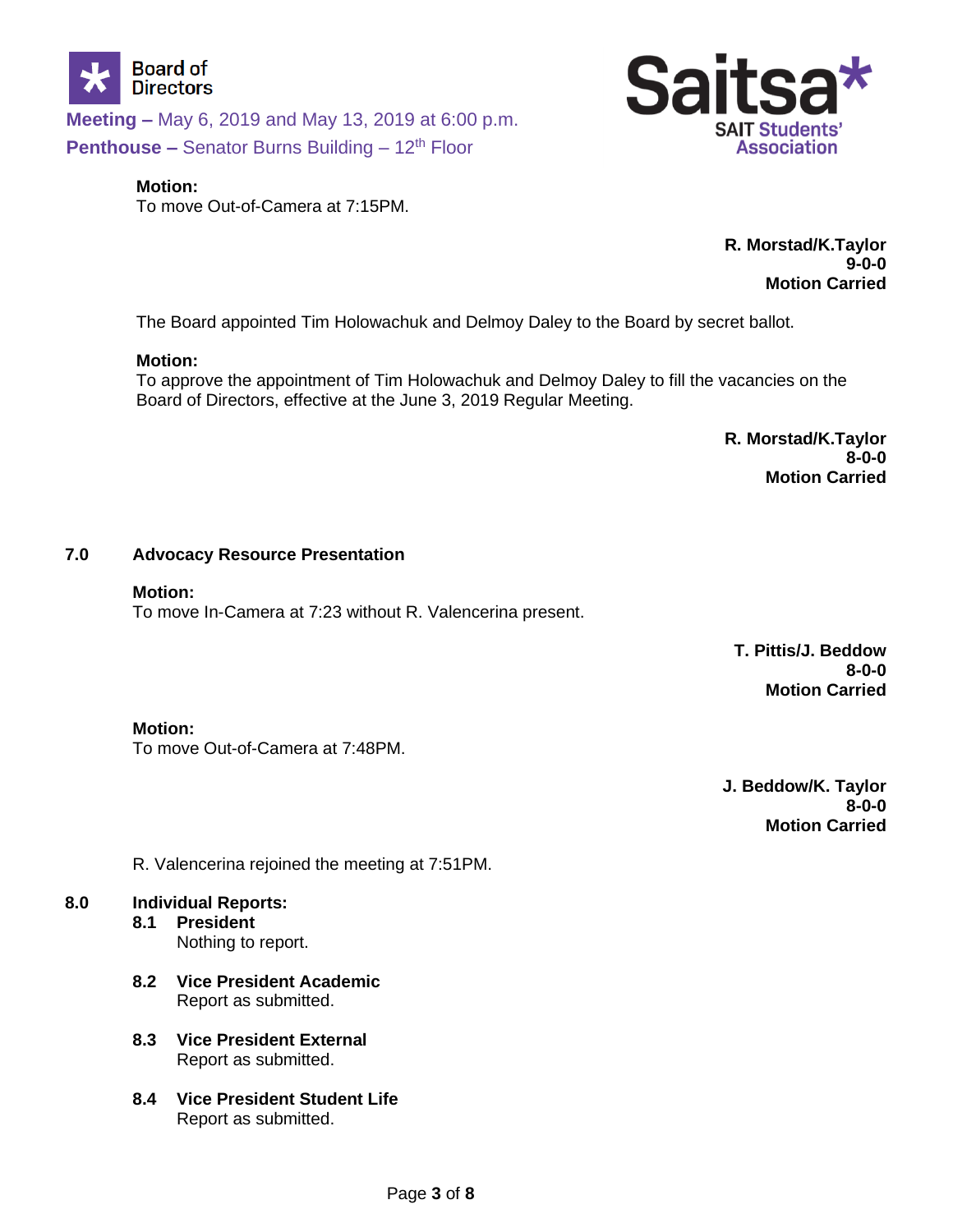



## **9.0 Upcoming Events**

R. Paris reported upcoming events at SAITSA.

T. Jimoh left the meeting at 8:00PM

### **10.0 ED Report**

M. Stromme provided his update to the board.

### **Motion:**

To move In-Camera at 8:10PM without staff present.

**K. Taylor/E. Chaput 8-0-0 Motion Carried**

## **11.0 Adjournment until May 13, 2019 at 6:00PM. Meeting Room: Senator Burns Penthouse**

### **Motion:**

To adjourn until May 13, 2019 at 6:00PM.

## **Motion Carried**

The meeting adjourned at 8:30PM and will reconvene on May 13, 2019 at 6:00PM at the Senator Burns Penthouse.

## **12.0 PriceWaterhouseCoopers Auditors Report – Laura Daniels and Angela Loo**

J. Bowen-Eyre reconvened the May 6, 2019 meeting and reminded the Board of Conflicts of Interest and Confidentiality.

## **Motion:**

To move In-Camera at 6:04PM without R. Paris and R. Valencerina present.

**E. Chaput/B. Goud 9-0-0 Motion Carried**

M. Stromme, N. McDonald, Angela Loo and Laura Daniels left the meeting at 7:06PM.

M. Stromme and N. McDonald rejoined the meeting at 7:20PM.

## **Motion:**

To move Out-of-Camera at 7:37PM.

**G. Koehler/E. Chaput 9-0-0 Motion Carried**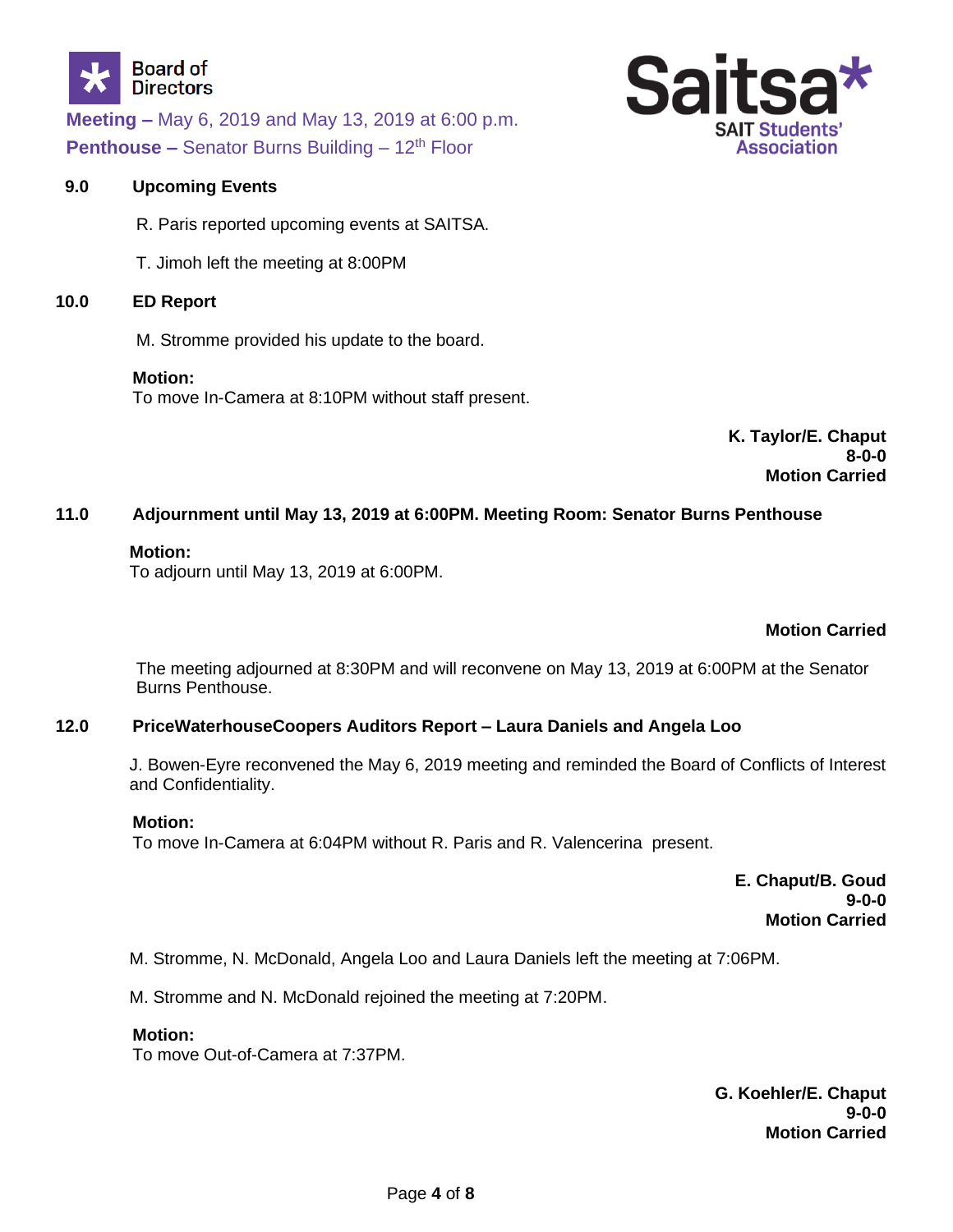



R. Paris, R. Valencerina, N. Chaachouh, R. Raju, S. Collins, and Guests rejoin the meeting.

### **Motion:**

Move that the 2017-2018 Audited Financial Statements be approved as presented.

**G. Koehler/B. Goud 9-0-0 Motion Carried**

### **Motion:**

Move that PriceWaterhouseCoopers LLP are approved as the Auditors for SAITSA for the 2018- 2019 fiscal year.

> **B. Goud/K. Taylor 9-0-0 Motion Carried**

### **13.0 Recess**

The Board adjourned for a recess at 7:40PM.

The Board reconvened at 7:47PM.

### **14.0 SAITSA Rebranding**

S. Collins gave a presentation to the board regarding the proposed rebranding for SAITSA.

#### **Motion:**

Move to approve Option 1 - the Asterisk logo as presented.

**R. Morstad/B. Goud 5-3-1 Motion Carried**

### **Motion:**

To amend the previous motion to not update the SAITSA logo.

**B. Goud/Z. Bukhari 1-8-1 Motion Failed**

### **15.0 Committee Reports:**

### **15.1 Finance Committee**

K. Taylor reported that the committee met on April 29 and recommended that the Board increases the EC salaries by 2.3% based on CPI increase of March 2019 as per SAITSA's bylaws.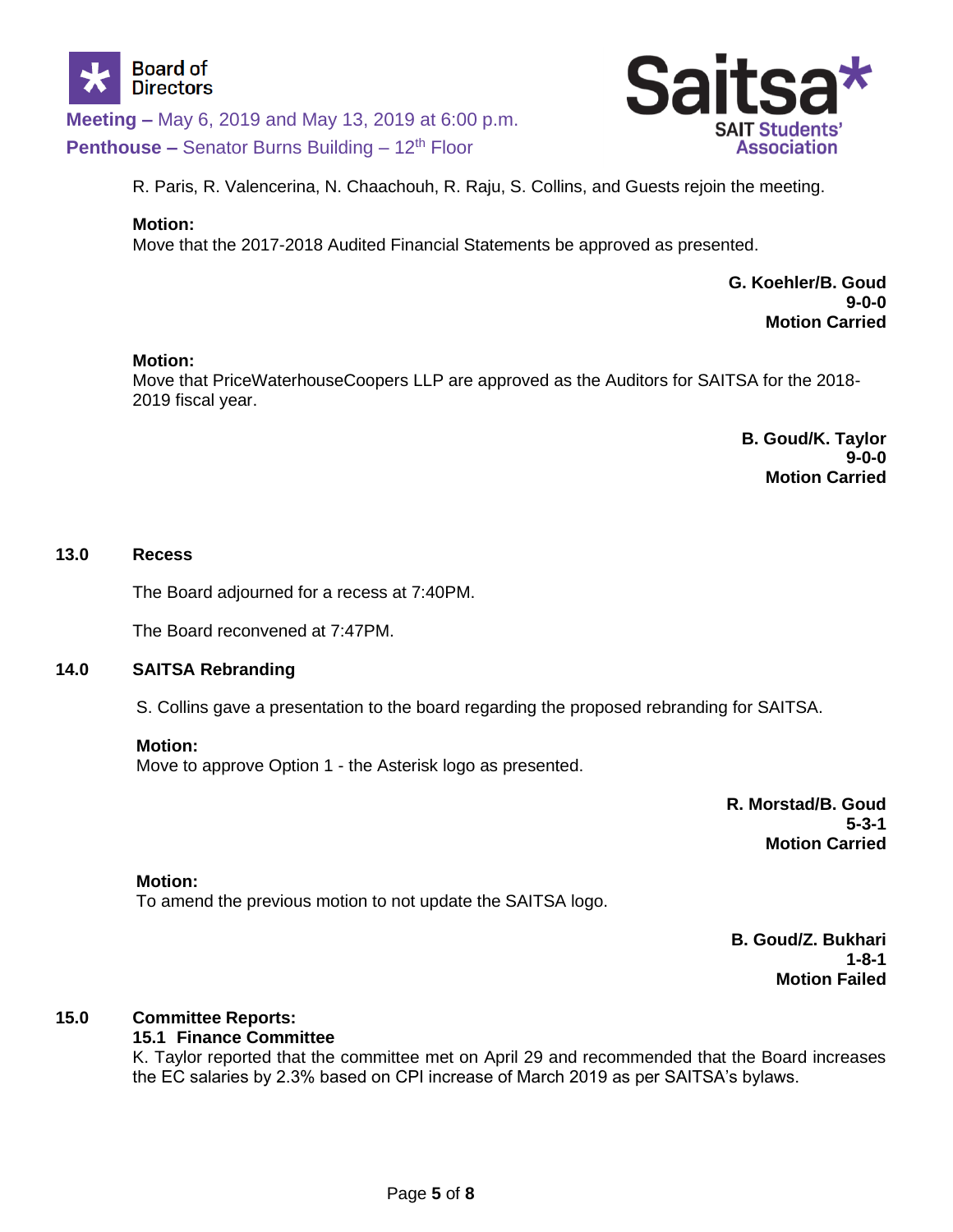

#### **Motion:**

Move to accept the recommendation of the Finance Committee to increase the EC salaries by 2.3%, based on Alberta CPI increase of March 2019, in accordance with SAITSA's bylaws.

> **B. Goud/Z. Bukhari 6-0-4 Motion Carried**

*ACTION:* The committee recommended that the EC salaries be reviewed before the end of December 2019 to be reflective of the Commitment of the EC and the national median of their respective positions.

### **15.2 Governance Committee**

R. Morstad reported that the committee has not met, and will meet with consultation with R. Paris.

#### **15.3 Nominations Committee**

B. Callaghan reported that members of the committee met and recommended candidates to fill the vacancies on the Board of Directors. The new Board members will be sworn in at the June 3 Regular Meeting.

#### **16.0 Action Items:**

#### **16.1 Board of Governors Ministry Letter**

R. Paris reported that the letter was completed.

#### **16.2 Nominations Committee Work Plan**

B. Callaghan reported that the work plan was completed and sent to R. Paris.

#### **17.0 Business Items:**

### **17.1 Chair and Vice-Chair Standard Operating Procedure**

#### **Motion:**

BE IT RESOLVED That the SAITSA Board of Directors adopt the SAITSA BOD Election Process Board of Directors Chair and Vice Chair Nominations & Elections as a standard operating procedure of the Board.

> **G. Koehler/E. Chaput 2-7-1 Motion Failed**

### **17.2 Ad-Hoc Advocacy Committee**

G. Koehler presented to the Board regarding the formation of an ad-hoc advocacy committee to develop and promote SAITSA's Advocacy initiatives.

#### **Motion:**

To suspend the rules, to not be required to circulate the Advocacy Committee ToR's as per the bylaw.

**G. Koehler/T. Pittis**

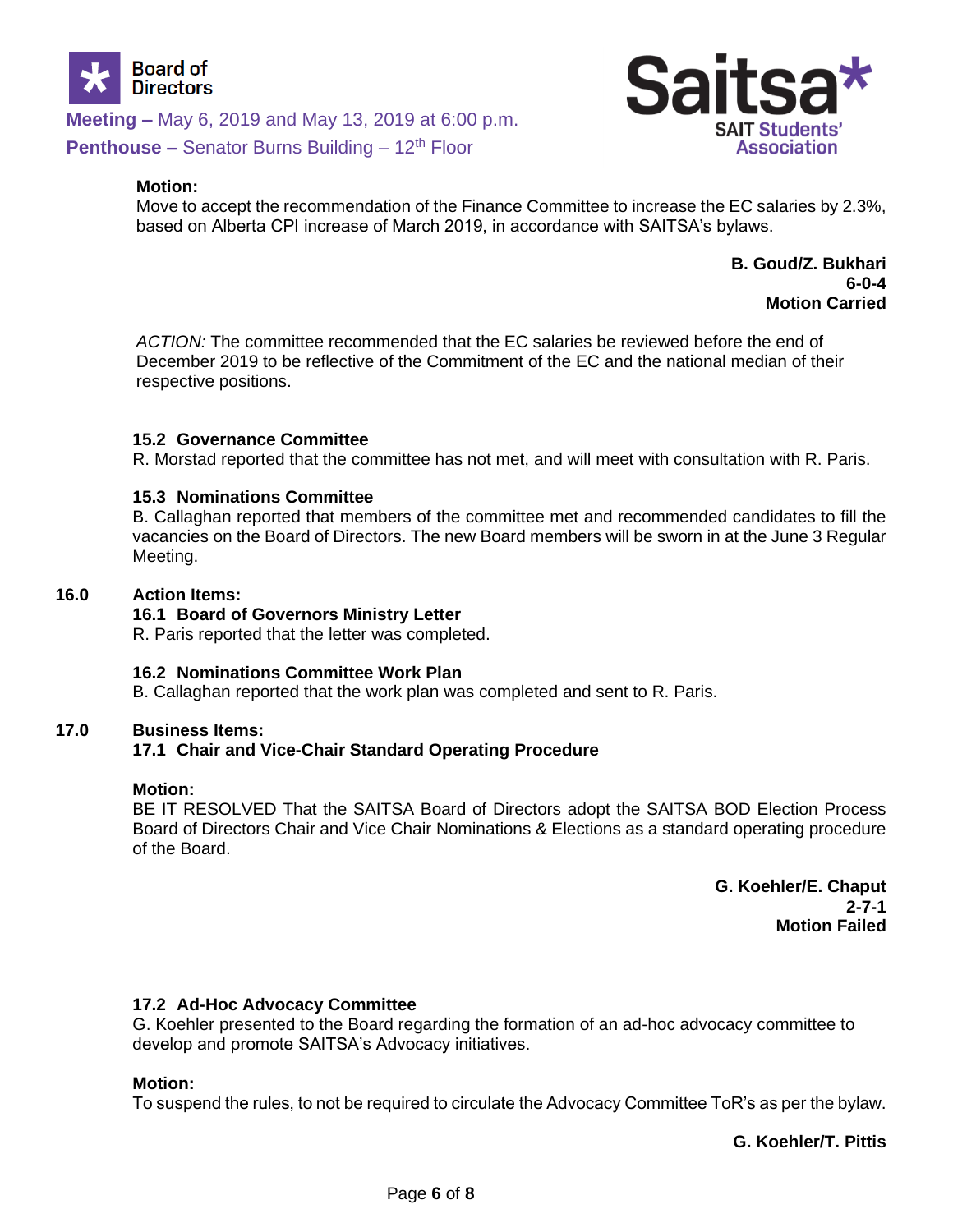



**5-4-1 Motion Carries**

### **Motion:**

BE IT RESOLVED that in accordance with SAITSA Bylaw 9.13 the Board establish an ad-hoc Advocacy Committee to support SAITSA's internal and external advocacy efforts. The Committee:

- Will exist until the end of the 2019-2020 Academic Year, or until a standing Advocacy Committee of the Board is established;
- Shall be comprised of:
	- o The Vice President External
	- o The Vice President Academic
	- o Four (4) Directors of the Board
	- o Three (3) students-at-large, with preference for one (1) Indigenous student representative
	- o One (1) Ex-officio staff resource (non-voting)
- Will report to the Board regarding the development of SAITSA Advocacy and lobby documents, progress on advocacy initiatives, and student perspectives on policy issues.
- Shall operate according to the Advocacy Committee Terms of Reference, as attached.

**G. Koehler/B. Goud 5-2-2 Motion Carries**

E. Chaput announced her resignation from the Board of Directors, effective immediately.

**18.0 Information**/**Discussion: 18.1 In-Camera Motion:** To Move In-Camera at 10:22 with online guests.

> **G. Koehler/Z. Bukhari 10-0-0 Motion carried**

R. Paris, R. Valencerina, and M. Stromme leave the meeting.